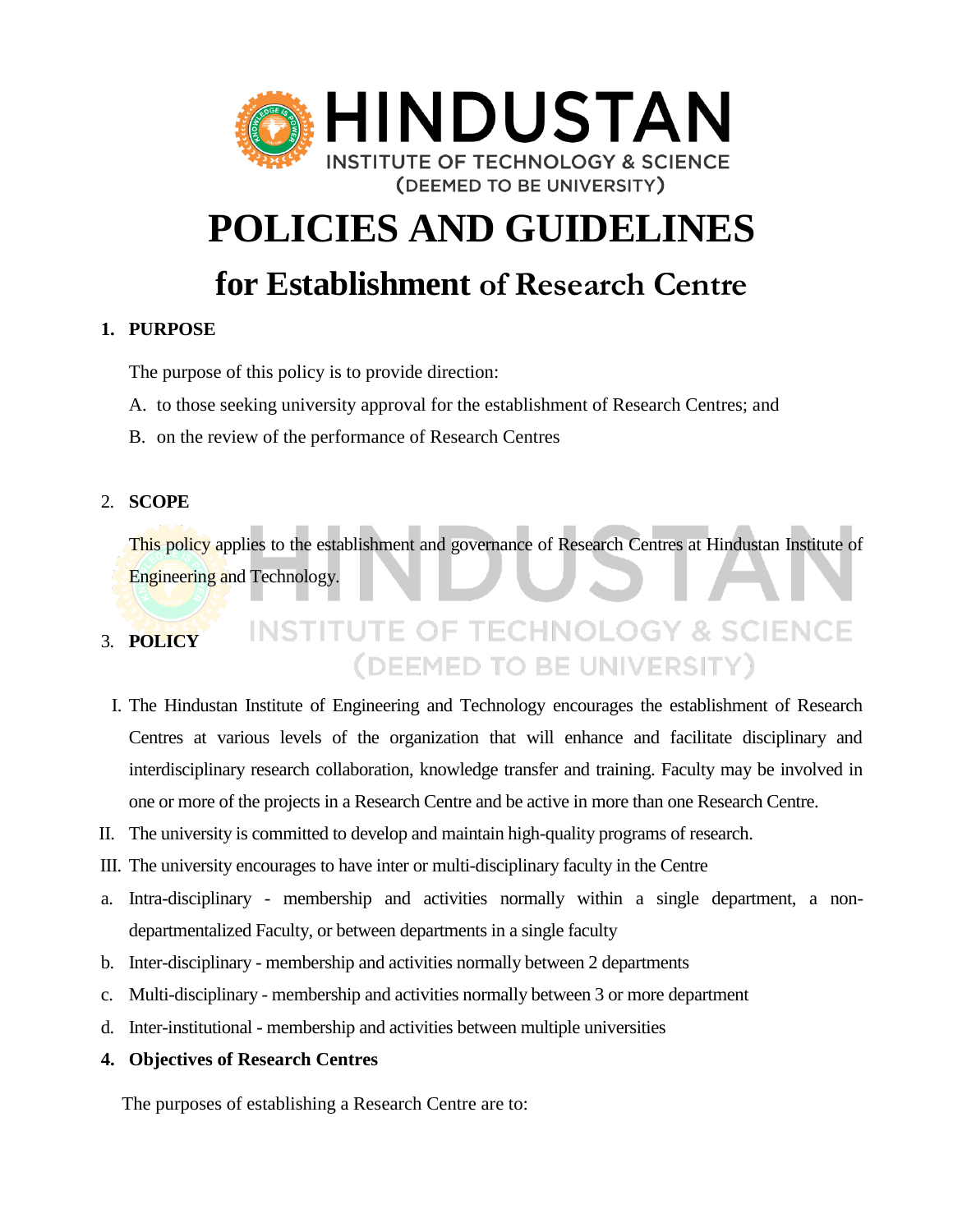- a. Promote and facilitate collaborative and/or interdisciplinary research and enhancement of research networking capacity and infrastructure.
- b. Increase and effectively manage the resources and research support for its members and the wider university community.
- c. Provide education and training in research and related skills, especially for graduate and undergraduate students and thereby enhance the academic programs of their constituent academic units.
- d. Contribute to the university's strategic educational and research missions and to support synergies between research, teaching and learning.
- e. Transfer and mobilize knowledge gained through research for the benefit of society, via a variety of mechanisms as appropriate.
- f. Enhance the reputation of its members, the constituent academic units, and the university through the quality of its work.

Research Centres are expected to develop their own objectives and measurable goals to meet the purposes stated in this policy. The Research Centre's objectives and goals should be consistent with the proportionate approach taken toward its establishment.

#### **ECHNOLOGY & SCIENCE 5. Approval, Governance of Research Centres ED TO BE UNIV**

Research Centres are constituted formally as part of the university's organization and are subject to its direction, oversight, and strategic plans.

Research Centres and their constituent academic units are expected to establish mechanisms to assure there is ongoing communication for purposes of coordinating resources, training, research activities, and strategic planning

#### **6. Administrative and Financial Structure of Research Centres**

A Research Centre will normally be led by a faculty member of the university.Funding for Research Centres can be made up of a combination of multiple internal and external sources including but not limited to: external funding agreements, academic unit operating funds, non-recurring funds, indirect funding, and endowments. Funding sources may change and adapt over time.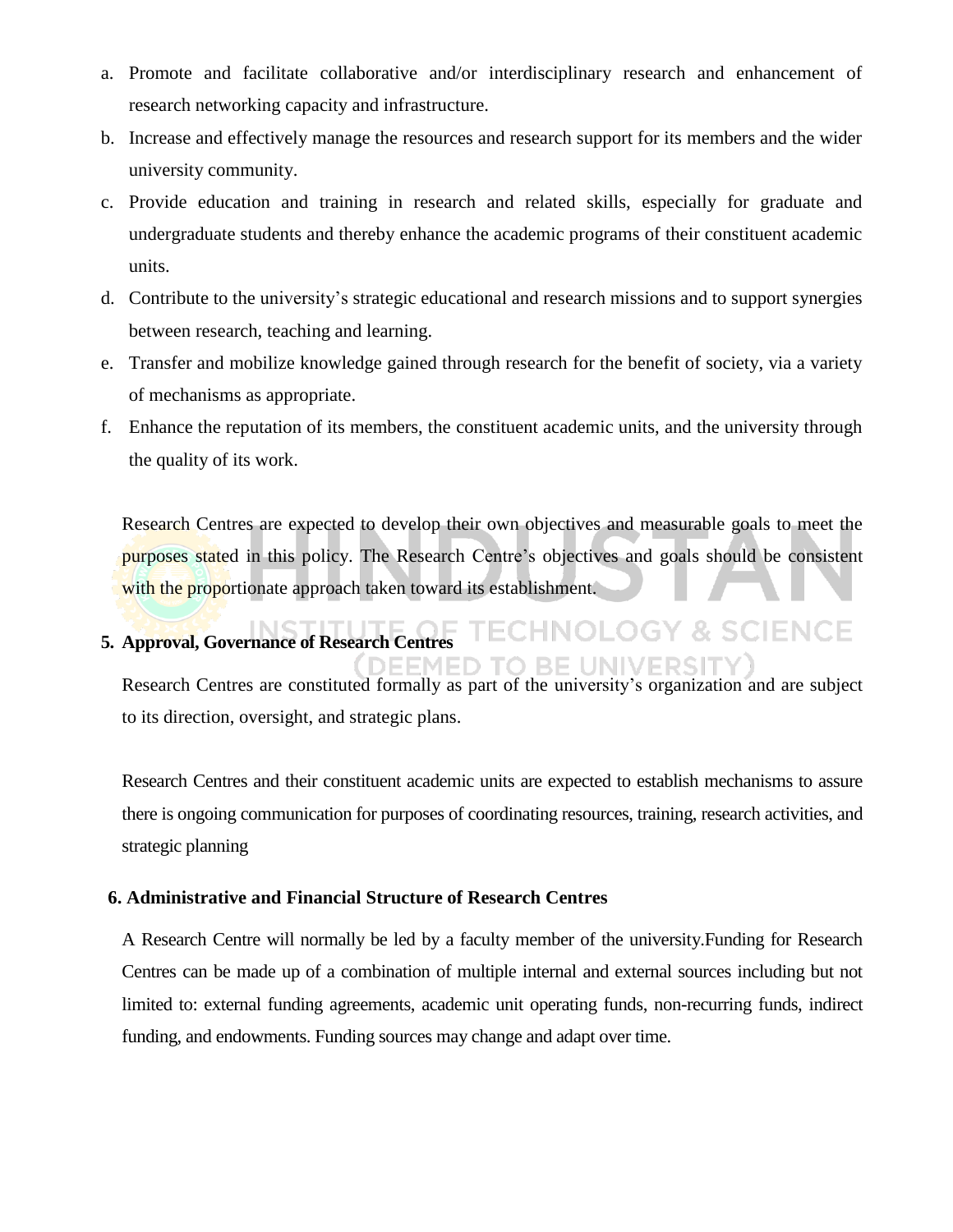**7. Proposal Format – Research Centre**

**Proposed Center Name** 

Funding agency sponsoring the center (if any):

*Each Center proposal must provide sufficient information to the following questions before consideration.* 

# **1. General**

- 1.1 Title of proposed Centre
- 1.2 Name(s) of proposer(s)
- 1.3 Department(s)
- 1.4 Names of at least two Departmental Conveners who support the proposal.
- 1.5 Proposed "parent" Department for the Centre.

# **2. Objectives**

- 2.1 What are the distinctive characteristics of the center? Describe its purpose and function.
- 2.2 What is the vision and/or mission of the center and how does it connect to the overall university vision and mission statements? TO BE UNIVERSITY
- 2.3 What are the goals/outcomes for this center?

# **3. Context**

- 3.1 Has an informal structure been in existence before now, or does this proposal represent a new departure for the proposer(s)?
- 3.2 What comparable Centres exist elsewhere? Provide a summary of their objectives.
- 3.3 What "added value" will the proposed Centre bring to the research community

### 4 **Centre structure**

- 4.1 Who will be the Centre head? What are his/her qualifications for the role?
- 4.2 What management structure is proposed?
- 4.3 Will additional staff need to be hired to sufficiently operate the center? If so, has this been worked into the overall budget process for your school?